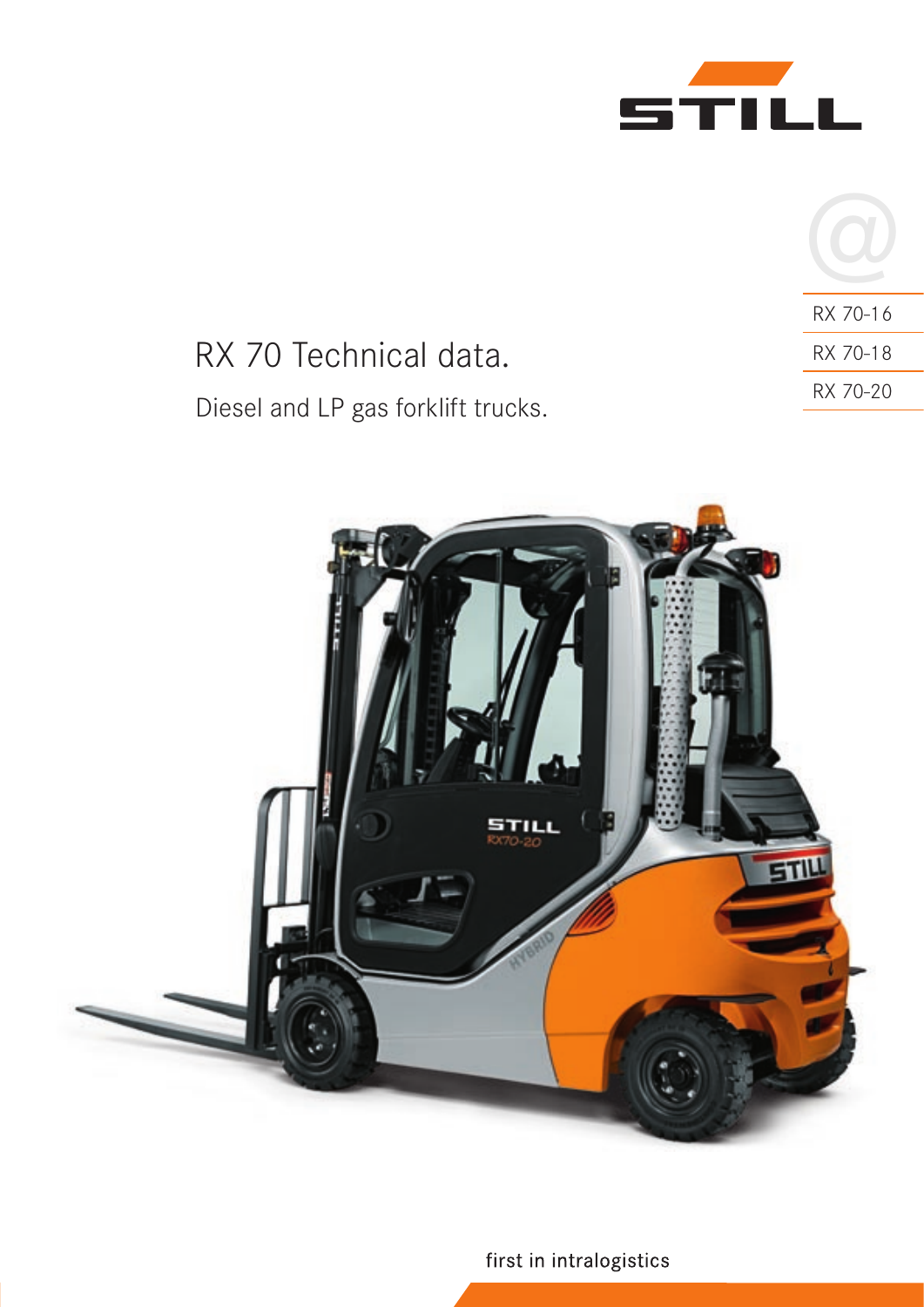This specification sheet to VDI 2198 guidelines only gives the technical figures for the standard truck. Different tyres, other masts, additional equipment etc. could give different figures.

|                                                                               | 1.1                                                     | Manufacturer                                                    |                 |                        | STILL GmbH       |
|-------------------------------------------------------------------------------|---------------------------------------------------------|-----------------------------------------------------------------|-----------------|------------------------|------------------|
|                                                                               | 1.2                                                     | Manufacturer's model designation                                |                 |                        | RX 70-16         |
|                                                                               |                                                         | Drive: Electric, Diesel, Petrol, LP gas, Mains electric         |                 |                        | Diesel           |
| $\begin{array}{c c}\n\text{sg} & 1.3 \\ \hline\n\text{Fe} & 1.4\n\end{array}$ |                                                         | Operation Hand, Pedestrian, Stand-on, Seated, Order picker      |                 |                        | Rider seated     |
| g                                                                             | $ 1.5\rangle$                                           | Capacity/Load                                                   | l Q             | kg                     | 1600             |
| $\overline{5}$   1.6                                                          |                                                         | Load centre                                                     |                 | mm                     | 500              |
|                                                                               | 1.8                                                     | Load distance                                                   |                 | mm                     | 395              |
|                                                                               | 1.9                                                     | Wheel base                                                      |                 | mm                     | 1450             |
|                                                                               | $\vert$ 2.1                                             | Truck weight                                                    |                 | kg <sub>2</sub>        | 2706             |
| S,                                                                            | 2.2                                                     | Axle load, laden, front                                         |                 | kg <sub>2</sub>        | 3817             |
| 忘                                                                             |                                                         | 2.2.1 Axle load, laden, rear                                    |                 | kg                     | 489              |
|                                                                               | 2.3                                                     | Axle load, unladen, front                                       |                 | kg                     | 1230             |
|                                                                               |                                                         | $\vert$ 2.3.1 Axle load, unladen, rear                          |                 | kg <sub>2</sub>        | 1476             |
|                                                                               | 3.1                                                     | Tyres: Solid, Superelastic, Pneu., Polyurethane                 |                 |                        | SE               |
|                                                                               |                                                         | Tyre size, front                                                |                 |                        | $18x7-8$         |
|                                                                               | $rac{3.2}{6.3}$                                         | Tyre size, rear                                                 |                 |                        | $18x7-8$         |
| $\overline{\phantom{a}}$                                                      | 3.5                                                     | Number of wheels front (x=driven)                               |                 |                        | 2x               |
| els                                                                           | 3.5.1                                                   | Number of wheels rear (x=driven)                                |                 |                        | 2                |
| ₹                                                                             | 3.6                                                     | Track width, front                                              | $b_{10}$        | mm                     | 932              |
|                                                                               | 3.7                                                     | Track width, rear                                               | $b_{11}$        | mm                     | 895              |
|                                                                               | $ 4.1\rangle$                                           | Tilt Mast / Fork carriage, forward                              |                 | $\bullet$              | $\mathbf{3}$     |
|                                                                               |                                                         | 4.1.1 Tilt Mast / Fork carriage, back                           |                 |                        | 8                |
|                                                                               |                                                         |                                                                 | $h_1$           |                        | 2160             |
|                                                                               | 4.2                                                     | Height, mast lowered                                            |                 | mm                     |                  |
|                                                                               | 4.3                                                     | Free lift                                                       | h <sub>2</sub>  | mm                     | 150              |
|                                                                               | 4.4                                                     | Lift                                                            | h <sub>3</sub>  | mm                     | 3230             |
|                                                                               | $ 4.5\rangle$                                           | Height, mast raised                                             | $h_4$           | mm                     | 3873             |
|                                                                               | 4.7                                                     | Height over overhead guard (cab)                                | h <sub>6</sub>  | mm                     | 2117             |
|                                                                               | 4.8                                                     | Seat / Platform height                                          | h <sub>7</sub>  | mm                     | 1015             |
|                                                                               |                                                         | 4.12 Coupling height                                            | $h_{10}$        | mm                     | 474              |
| S.                                                                            |                                                         | 4.19 Length including fork backs                                |                 | mm                     | 2975             |
|                                                                               |                                                         | 4.20 Length including fork backs                                | $\vert$ 2       | mm                     | 2175             |
|                                                                               |                                                         | 4.21 Overall width                                              |                 | mm                     | 1099             |
|                                                                               |                                                         | 4.22 Fork thickness                                             | $\sim$          | mm                     | 40               |
|                                                                               |                                                         | 4.22.1 Fork length                                              |                 | mm                     | 80               |
|                                                                               |                                                         | $4.22.2$ Fork length                                            |                 | mm                     | 800              |
|                                                                               |                                                         |                                                                 |                 |                        |                  |
|                                                                               |                                                         |                                                                 |                 |                        |                  |
|                                                                               |                                                         | 4.23 Fork carriage DIN 15173, Class/Form A, B                   |                 |                        | Class II, Form A |
|                                                                               |                                                         | $ 4.24 $ Fork carriage width                                    | b <sub>3</sub>  | mm                     | 980              |
|                                                                               |                                                         | 4.31   Floor clearance under mast, laden                        | m <sub>1</sub>  | mm                     | 90               |
|                                                                               |                                                         | 4.32   Floor clearance, centre of wheel-base                    | m <sub>2</sub>  | mm                     | $\boxed{133}$    |
|                                                                               |                                                         | $ 4.33 $ Working aisle - 1000 x 1200 pallet crosswise           | A <sub>st</sub> | mm                     | 3523             |
|                                                                               |                                                         | $4.34$ Working aisle - 800 x 1200 pallet lengthways             | A <sub>st</sub> | mm                     | 3727             |
|                                                                               |                                                         | 4.35 Turning radius                                             | Wa              | mm                     | 1926             |
|                                                                               |                                                         | 4.36 Smallest pivot point distance                              | $b_{13}$        | mm                     | 538              |
|                                                                               | 5.1                                                     | Travel speed laden                                              |                 | km/h                   | 22               |
|                                                                               |                                                         | $5.1.1$ Travel speed unladen                                    |                 | km/h                   | 22               |
|                                                                               | 5.2                                                     | Hoist speed laden                                               |                 |                        | 0.52             |
|                                                                               |                                                         |                                                                 |                 | m/s<br>m/s             | 0.54             |
|                                                                               |                                                         | $5.2.1$ Hoist speed unladen                                     |                 |                        |                  |
| data                                                                          | 5.3                                                     | Lowering speed laden                                            |                 | m/s                    | 0.59             |
| ஜ                                                                             |                                                         | 5.3.1 Lowering speed unladen                                    |                 | m/s                    | 0.59             |
|                                                                               | 5.5                                                     | Drawbar pull laden                                              |                 | $\mathbb{N}$           | 13200            |
|                                                                               |                                                         | 5.5.1 Drawbar pull unladen                                      |                 | $\mathbb{N}$           | 6700             |
| உ                                                                             | 5.7                                                     | Gradeability laden                                              |                 | %                      | 27               |
|                                                                               |                                                         | 5.7.1 Gradeability unladen                                      |                 | $\%$                   | 28               |
|                                                                               | 5.9                                                     | Acceleration time laden                                         |                 | $\mathcal{S}$          | 4.9              |
|                                                                               |                                                         | $\vert$ 5.9.1 Acceleration time unladen                         |                 |                        | 4.6              |
|                                                                               |                                                         | 5.10 Service brake                                              |                 |                        | electr./hydr.    |
|                                                                               |                                                         | 7.1 Engine manufacturer                                         |                 |                        | VW               |
|                                                                               | $7.1.1$ Type                                            |                                                                 |                 |                        | <b>BXT</b>       |
|                                                                               | 7.2                                                     | Engine rating to ISO 1585                                       |                 | kW                     | 28               |
|                                                                               |                                                         | Rated speed                                                     |                 | 1/min                  | 2350             |
|                                                                               | $\frac{2}{5}$ $\frac{1}{2}$ $\frac{1}{2}$ $\frac{1}{2}$ | 7.4 No. of cylinders                                            |                 |                        | $\overline{4}$   |
|                                                                               |                                                         |                                                                 |                 | $\lfloor cm^3 \rfloor$ |                  |
|                                                                               |                                                         | $7.4.1$ Swept volume                                            |                 |                        | 1900             |
|                                                                               | 7.5                                                     | Fuel consumption to VDI Cycle (60 runs/h)                       |                 | I/h, kg/h              | $1.9*/2.0$       |
|                                                                               | $\vert 8.1 \vert$                                       | Working pressure for attachments                                |                 |                        | Stilltronic      |
|                                                                               | 8.2                                                     | Working pressure for attachments                                |                 | bar                    | 230              |
|                                                                               | $\vert 8.3 \vert$                                       | Oil flow for attachments                                        |                 | 1/min                  |                  |
| Miscella                                                                      | 8.4<br>8.5                                              | Sound level at driver's ear<br>Towing coupler, Type / Model DIN |                 | dB(A)                  | 74<br>Pin        |

\* With Blue-Q energy efficiency feature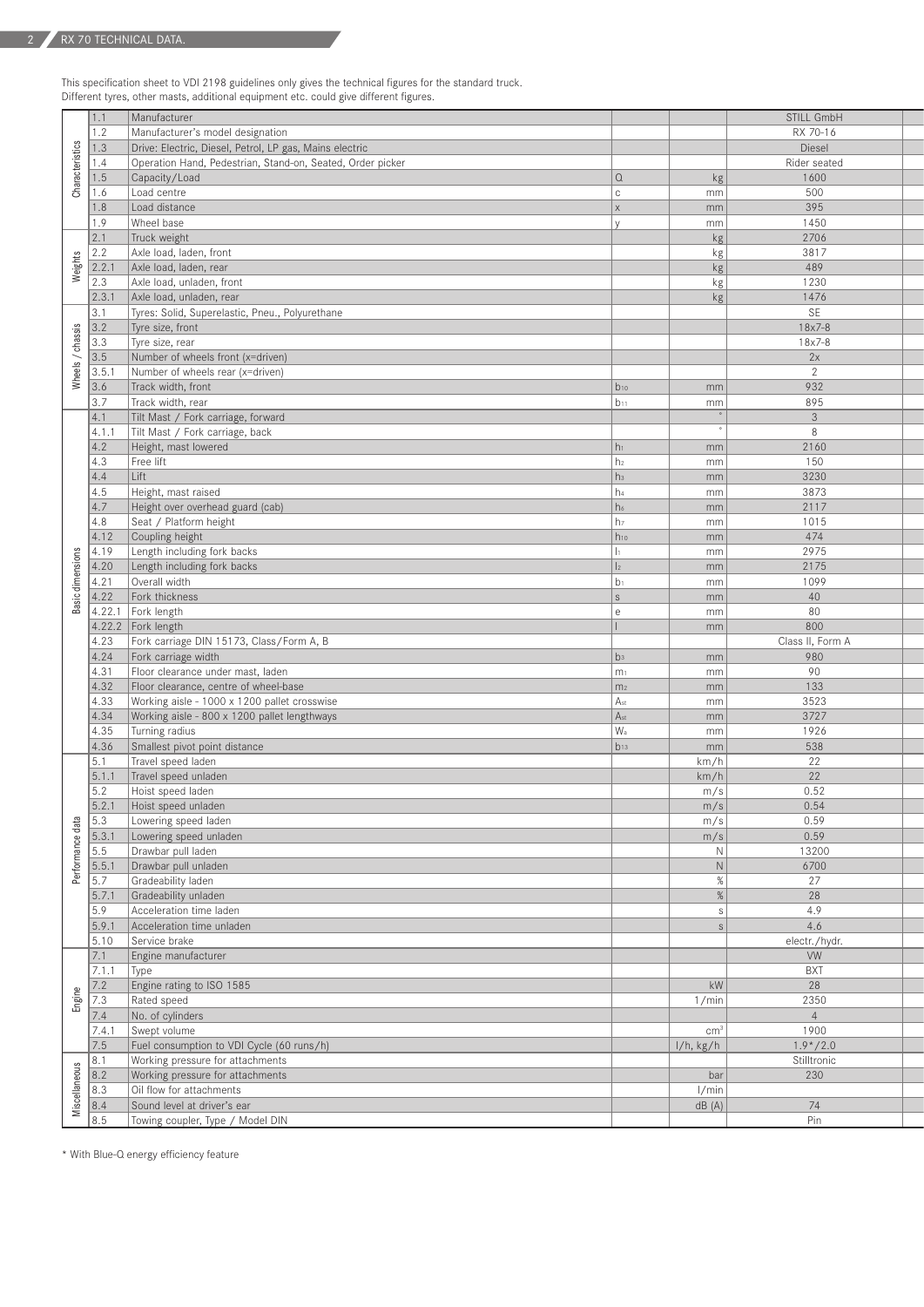| STILL GmbH       | STILL GmbH       | STILL GmbH       | STILL GmbH       | STILL GmbH        |
|------------------|------------------|------------------|------------------|-------------------|
| RX 70-16 T       | RX 70-18         | RX 70-18 T       | RX 70-20         | RX 70-20 T        |
| LPG              | Diesel           | LPG              | Diesel           | LPG               |
| Rider seated     | Rider seated     | Rider seated     | Rider seated     | Rider seated      |
| 1600             | 1800             | 1800             | 2000             | 2000              |
| 500              | 500              | 500              | 500              | 500               |
| 395              | 395              | 395              | 405              | 405               |
|                  |                  |                  |                  |                   |
| 1450             | 1487             | 1487             | 1526             | 1526              |
| 2706             | 2856             | 2856             | 3059             | 3059              |
| 3817             | 4149             | 4149             | 4568             | 4568              |
| 489              | 507              | 507              | 491              | 491               |
| 1230             | 1266             | 1266             | 1382             | 1382              |
| 1476             | 1590             | 1590             | 1677             | 1677              |
| SE               | SE               | SE               | SE               | SE                |
|                  |                  |                  |                  |                   |
| $18x7-8$         | $18x7-8$         | $18x7-8$         | 200/50-10        | 200/50-10         |
| $18x7-8$         | 18x7-8           | $18x7-8$         | $18x7-8$         | $18x7-8$          |
| 2x               | 2x               | 2x               | 2x               | 2x                |
| $\overline{2}$   | 2                | 2                | 2                | $\overline{2}$    |
| 932              | 932              | 932              | 942              | 942               |
| 895              | 895              | 895              | 895              | 895               |
| 3                | 3 <sup>1</sup>   | 3 <sup>7</sup>   | 3 <sup>1</sup>   | 3                 |
|                  |                  |                  |                  |                   |
| 8                | 8                | 8                | 8                | 8                 |
| 2160             | 2160             | 2160             | 2160             | 2160              |
| 150              | 150              | 150              | 150              | 150               |
| 3230             | 3230             | 3230             | 3150             | 3150              |
| 3873             | 3873             | 3873             | 3725             | 3725              |
| 2117             | 2117             | 2117             | 2117             | 2117              |
| 1015             | 1015             | 1015             | 1015             | 1015              |
| 474              | 474              | 474              | 474              | 474               |
|                  |                  |                  |                  |                   |
| 2975             | 3012             | 3012             | 3061             | 3061              |
| 2175             | 2212             | 2212             | 2261             | 2261              |
| 1099             | 1099             | 1099             | 1138             | 1138              |
| 40               | 40               | 40               | 40               | 40                |
| 80               | 80               | 80               | 80               | 80                |
| 800              | 800              | 800              | 800              | 800               |
|                  |                  |                  |                  |                   |
|                  |                  |                  |                  |                   |
| Class II, Form A | Class II, Form A | Class II, Form A | Class II, Form A | Class II, Form A  |
| 980              | 980              | 980              | 980              | 980               |
| 90               | 90               | 90               | 90               | 90                |
|                  | 133              | 133              | 133              |                   |
| $\boxed{133}$    |                  |                  |                  | 133               |
| 3523             | 3557             | 3557             | 3603             | 3603              |
| 3727             | 3762             | 3762             | 3810             | 3810              |
| 1926             | 1961             | 1961             | 1998             | 1998              |
| 538              | 544              | 544              | 550              | 550               |
| 22               | 22               | 22               | 22               | 22                |
| 22               | 22               | 22               | 22               | 22                |
| 0.52             | 0.52             | 0.52             | 0.52             | 0.52              |
|                  |                  |                  |                  |                   |
| 0.54             | 0.54             | 0.54             | 0.54             | 0.54              |
| 0.59             | 0.59             | 0.59             | 0.59             | 0.59              |
| 0.59             | 0.59             | 0.59             | 0.59             | 0.59              |
| 13200            | 13200            | 13200            | 13200            | 13200             |
| 6700             | 6700             | 6700             | 6700             | 6700              |
| 27               | 26               | 26               | 26               | 26                |
| 28               | 28               | 28               | 28               | 28                |
| 4.9              | $5\overline{)}$  | 5 <sup>5</sup>   | 5.1              | 5.1               |
| 4.6              | 4.7              | 4.7              | 4.7              | 4.7               |
|                  |                  |                  |                  |                   |
| electr./hydr.    | electr./hydr.    | electr./hydr.    | electr./hydr.    | electr./hydr.     |
| VW               | VW               | VW               | VW               | VW                |
| <b>BEF</b>       | <b>BXT</b>       | <b>BEF</b>       | <b>BXT</b>       | <b>BEF</b>        |
| 30               | 28               | 30               | 28               | 30                |
| 2350             | 2350             | 2350             | 2350             | 2350              |
| 4                | 4                | 4                | 4                | 4                 |
|                  |                  |                  |                  |                   |
| 2000             | 1900             | 2000             | 1900             | 2000              |
| $2.1*/2.2$       | $2.0*/2.1$       | $2.2*/2.3$       | $2.2*/2.3$       | $2.3 \times 72.4$ |
| Stilltronic      | Stilltronic      | Stilltronic      | Stilltronic      | Stilltronic       |
| 230              | 230              | 230              | 230              | 230               |
|                  |                  |                  |                  |                   |
| 74               | 74               | 74               | 74               | 74                |
| Pin              | Pin              | Pin              | Pin              | Pin               |

 $\sqrt{3}$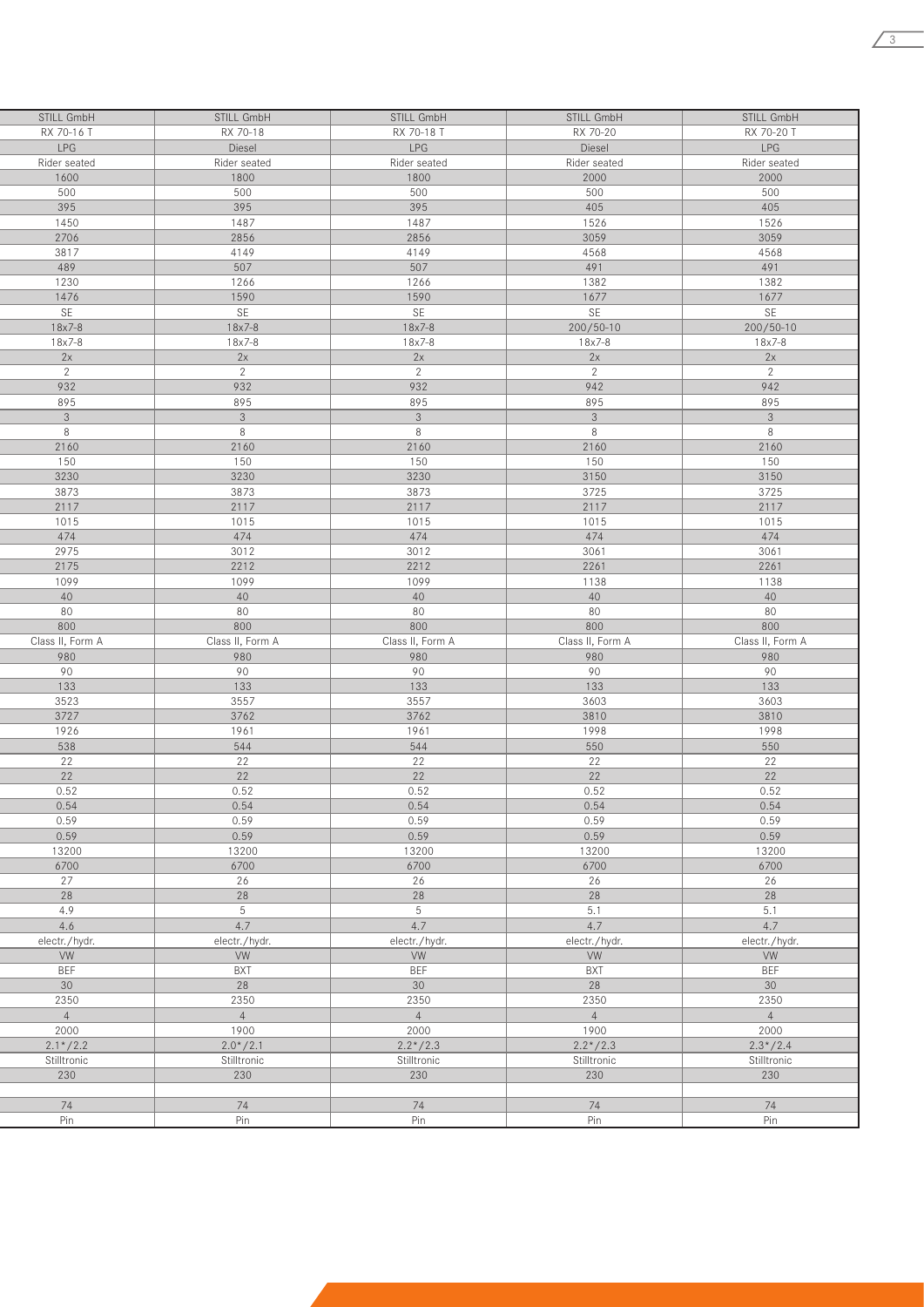



Rear track

|          |                                                                                                                                                                                         |                 |          | Tele mast                         |                                  | HiLo mast               | Triplex mast                     |                                  |  |  |
|----------|-----------------------------------------------------------------------------------------------------------------------------------------------------------------------------------------|-----------------|----------|-----------------------------------|----------------------------------|-------------------------|----------------------------------|----------------------------------|--|--|
|          | Rated lift                                                                                                                                                                              | h <sub>3</sub>  | mm       | 3030-4430                         | 4530-5430                        | 3175-3975               | 4620-5520                        | 5620-8020                        |  |  |
|          | Overall height                                                                                                                                                                          | h <sub>1</sub>  | mm       | 2060-2760                         | 2810-3260                        | 2060-2460               | 2060-2360                        | 2460-3260                        |  |  |
|          | Free lift Form A                                                                                                                                                                        | h <sub>2</sub>  | mm       | 150                               | 150                              | 1430-1830               | 1430-1730                        | 1830-2630                        |  |  |
|          | Free lift Form B                                                                                                                                                                        | h <sub>2</sub>  | mm       | 150                               | 150                              | 1462-1862               | 1462-1762                        | 1812-2612                        |  |  |
|          | Greatest height Form A                                                                                                                                                                  | h <sub>4</sub>  | mm       | 3673-5073                         | 5173-6073                        | 3825-4625               | 4970-6170                        | 6270-8670                        |  |  |
|          | Greatest height Form B                                                                                                                                                                  | h <sub>4</sub>  | mm       | 3680-5080                         | 5180-6080                        | 3793-4593               | 5238-6138                        | 6238-8638                        |  |  |
|          | Forward tilt                                                                                                                                                                            | a               | $\circ$  |                                   |                                  | 3                       |                                  |                                  |  |  |
|          | Back tilt                                                                                                                                                                               | $\mathsf b$     | $\circ$  | 8                                 |                                  | 6                       |                                  |                                  |  |  |
| RX 70-16 | Fork spacing centre to centre                                                                                                                                                           |                 | mm       | 216/368/445/521/673/760           |                                  |                         |                                  |                                  |  |  |
|          | Greatest width                                                                                                                                                                          | B               | mm       | 1099                              | 1188                             | 1099                    | 1099                             | 1188                             |  |  |
|          | Overall length                                                                                                                                                                          | L <sub>2</sub>  | mm       | 2175                              |                                  | 2195                    |                                  |                                  |  |  |
|          | Load distance                                                                                                                                                                           | $\times$        | mm       | 395                               |                                  |                         | 415                              |                                  |  |  |
|          | Working aisle width                                                                                                                                                                     | A <sub>st</sub> | mm       | (1000x1200) 3523/(800x1200) 3727  |                                  |                         | (1000x1200) 3543/(800x1200) 3747 |                                  |  |  |
|          | Tyres                                                                                                                                                                                   | V               |          | $18x7-8$                          | 200/50-10                        | $18x7-8$                | $18x7-8$                         | 200/50-10                        |  |  |
|          | Tyres                                                                                                                                                                                   | h               |          |                                   |                                  | $18x7-8$                |                                  |                                  |  |  |
|          | Track                                                                                                                                                                                   | $\vee$          | mm       | 932                               | 990                              | 932                     | 932                              | 990                              |  |  |
|          | Track                                                                                                                                                                                   | h               | mm       |                                   |                                  | 895                     |                                  |                                  |  |  |
|          |                                                                                                                                                                                         |                 |          | Tele mast                         |                                  | HiLo mast               | Triplex mast                     |                                  |  |  |
|          | Rated lift                                                                                                                                                                              | h <sub>3</sub>  | mm       | 3030-4430                         | 4530-5430                        | 2675-3975               | 4470-5370                        | 5470-7870                        |  |  |
|          | Overall height                                                                                                                                                                          | h <sub>1</sub>  | mm       | 2060-2760                         | 2810-3260                        | 2060-2460               | 2060-2360                        | 2460-3260                        |  |  |
|          | Free lift Form A                                                                                                                                                                        | h <sub>2</sub>  | mm       | 150                               | 150                              | 1412-1812               | 1412-1712                        | 1812-2612                        |  |  |
|          | Free lift Form B                                                                                                                                                                        | h <sub>2</sub>  | mm       | 150                               | 150                              | 1412-1812               | 1412-1712                        | 1812-2612                        |  |  |
|          | Greatest height Form A                                                                                                                                                                  | h <sub>4</sub>  | mm       | 3673-5073                         | 5173-6073                        | 3743-4543               | 5138-6038                        | 6138-8538                        |  |  |
|          | Greatest height Form B                                                                                                                                                                  | h <sub>4</sub>  | mm       | 3680-5080                         | 5180-6080                        | 3743-4543               | 5138-6038                        | 6138-8538                        |  |  |
|          | Forward tilt                                                                                                                                                                            | a               | $\circ$  |                                   |                                  | 3                       |                                  |                                  |  |  |
|          | Back tilt                                                                                                                                                                               | $\mathsf b$     | $\circ$  | 8<br>6                            |                                  |                         |                                  |                                  |  |  |
| RX 70-18 | Fork spacing centre to centre                                                                                                                                                           |                 | mm       |                                   |                                  | 216/368/445/521/673/760 |                                  |                                  |  |  |
|          | Greatest width                                                                                                                                                                          | B               | mm       | 1099                              | 1188                             | 1099                    | 1138                             | 1188                             |  |  |
|          | Overall length                                                                                                                                                                          | L <sub>2</sub>  | mm       | 2212                              |                                  |                         | 2232                             |                                  |  |  |
|          | Load distance                                                                                                                                                                           | $\times$        | mm       | 395                               |                                  |                         | 415                              |                                  |  |  |
|          | Working aisle width                                                                                                                                                                     | A <sub>st</sub> | mm       |                                   | (1000x1200) 3557/(800x1200) 3762 |                         |                                  | (1000x1200) 3577/(800x1200) 3782 |  |  |
|          | Tyres                                                                                                                                                                                   | V               |          | $18x7-8$<br>200/50-10<br>$18x7-8$ |                                  | 200/50-10               |                                  |                                  |  |  |
|          | Tyres                                                                                                                                                                                   | h               |          |                                   |                                  | $18x7-8$                |                                  |                                  |  |  |
|          | Track                                                                                                                                                                                   | V               | mm       | 932                               | 990                              | 932                     | 942                              | 990                              |  |  |
|          | Track                                                                                                                                                                                   | h               | mm       | 895                               |                                  |                         |                                  |                                  |  |  |
|          |                                                                                                                                                                                         |                 |          | Tele mast<br>HiLo mast            |                                  |                         | Triplex mast                     |                                  |  |  |
|          | Rated lift                                                                                                                                                                              | h <sub>3</sub>  | mm       | 2950-4350                         | 4450-5350                        | 3070-3870               | 4465-5365                        | 5515-8065                        |  |  |
|          | Overall height                                                                                                                                                                          | hı              | mm       | 2060-2760                         | 2810-3260                        | 2060-2460               | 2060-2360                        | 2410-3260                        |  |  |
|          | Free lift Form A                                                                                                                                                                        | h <sub>2</sub>  | mm       | 150                               | 150                              | 1430-1830               | 1430-1730                        | 1780-2630                        |  |  |
|          | Free lift Form B                                                                                                                                                                        | h <sub>2</sub>  | mm       | 150                               | 150                              | 1505-1905               | 1505-1805                        | 1855-2705                        |  |  |
|          | Greatest height Form A                                                                                                                                                                  | h <sub>4</sub>  | mm       | 3525-4925                         | 5025-5925                        | 3820-4520               | 5130-6030                        | 6180-8730                        |  |  |
|          | Greatest height Form B                                                                                                                                                                  | h <sub>4</sub>  | mm       | 3600-5000                         | 5100-6000                        | 3645-4445               | 5055-5955                        | 6105-8655                        |  |  |
|          | Forward tilt                                                                                                                                                                            | a               | $\circ$  |                                   |                                  | 3                       |                                  |                                  |  |  |
|          |                                                                                                                                                                                         | $\mathbf b$     | $^\circ$ | 8                                 |                                  |                         | 6                                |                                  |  |  |
|          | $\begin{array}{c c}\n\hline\n\infty & \text{Back tilt} \\ \hline\n\infty & \text{Fork spa} \\ \hline\n\infty & \text{Greatest} \\ \hline\n\end{array}$<br>Fork spacing centre to centre |                 | mm       | 216/368/445/521/673/760           |                                  |                         |                                  |                                  |  |  |
|          | Greatest width                                                                                                                                                                          | B               | mm       | 1138<br>1188<br>1138              |                                  |                         | 1138                             | 1188                             |  |  |
|          | Overall length                                                                                                                                                                          | L <sub>2</sub>  | mm       | 2261                              |                                  |                         | 2283                             |                                  |  |  |
|          | Load distance                                                                                                                                                                           | $\mathsf X$     | mm       | 405                               |                                  |                         | 427                              |                                  |  |  |
|          | Working aisle width                                                                                                                                                                     | A <sub>st</sub> | mm       | (1000x1200) 3603/(800x1200) 3810  |                                  |                         | (1000x1200) 3625/(800x1200) 3831 |                                  |  |  |
|          | Tyres                                                                                                                                                                                   | $\mathsf{V}$    |          |                                   |                                  | 200/50-10               |                                  |                                  |  |  |
|          | Tyres                                                                                                                                                                                   | h               |          | $18x7-8$                          |                                  |                         |                                  |                                  |  |  |
|          | Track                                                                                                                                                                                   | $\mathsf{V}$    | mm       | 942                               | 990                              | 942                     | 942                              | 990                              |  |  |
|          | Track                                                                                                                                                                                   | h               | mm       | 895                               |                                  |                         |                                  |                                  |  |  |

æ

Ĕσ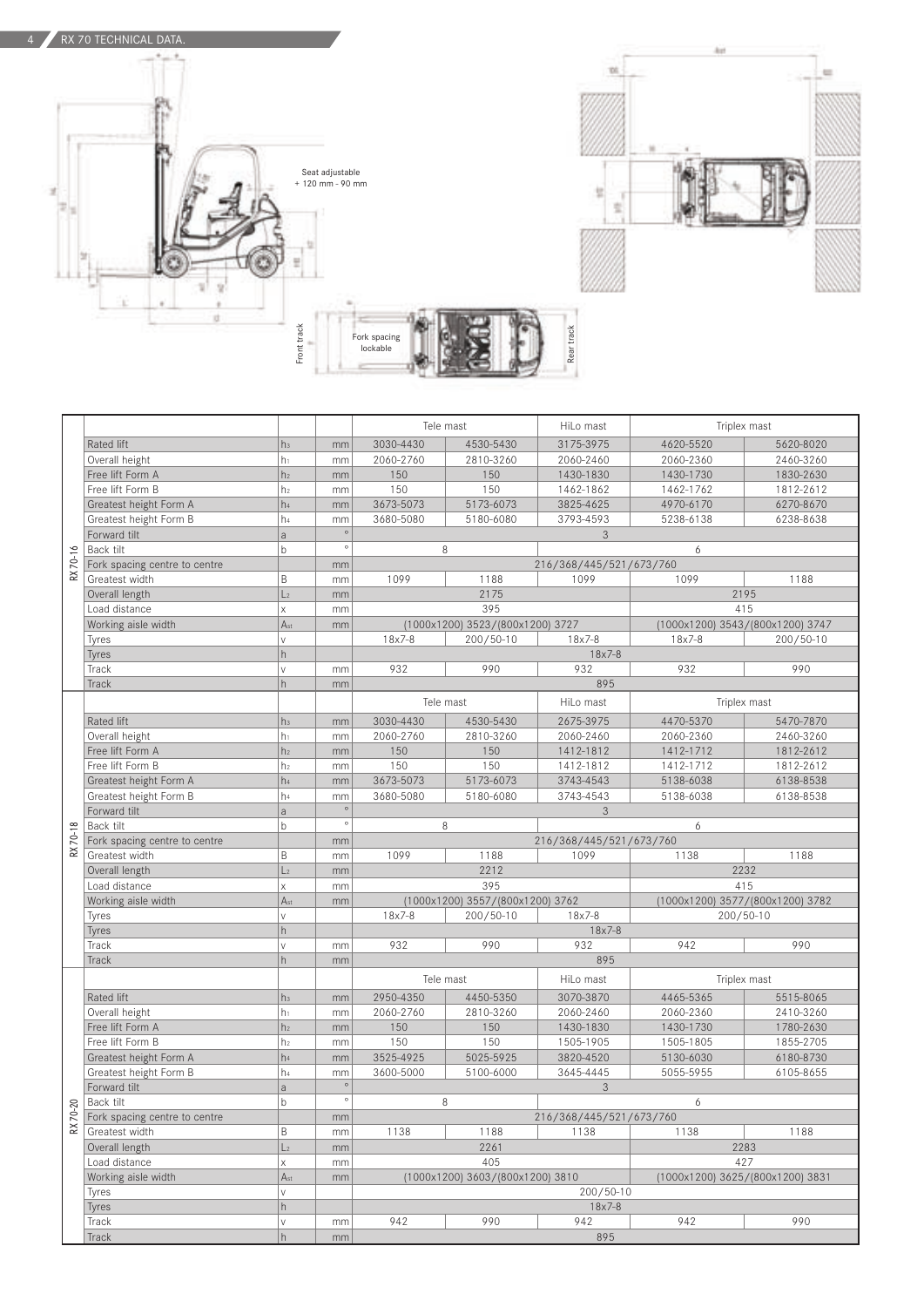## Basic capacities RX 70-16 Tele mast with and without full free lift-SE-tyres



Basic capacities RX 70-16 Triplex mast-SE-tyres



Basic capacities RX 70-18 Tele mast with and without full free lift-SE-tyres



Basic capacities RX 70-18 Triplex mast-SE-tyres



Basic capacities RX 70-20 Tele mast with and without full free lift-SE-tyres



The figures stated can vary depending on the truck's equipment.

### Basic capacities RX 70-20 Triples mast-SE-tyres

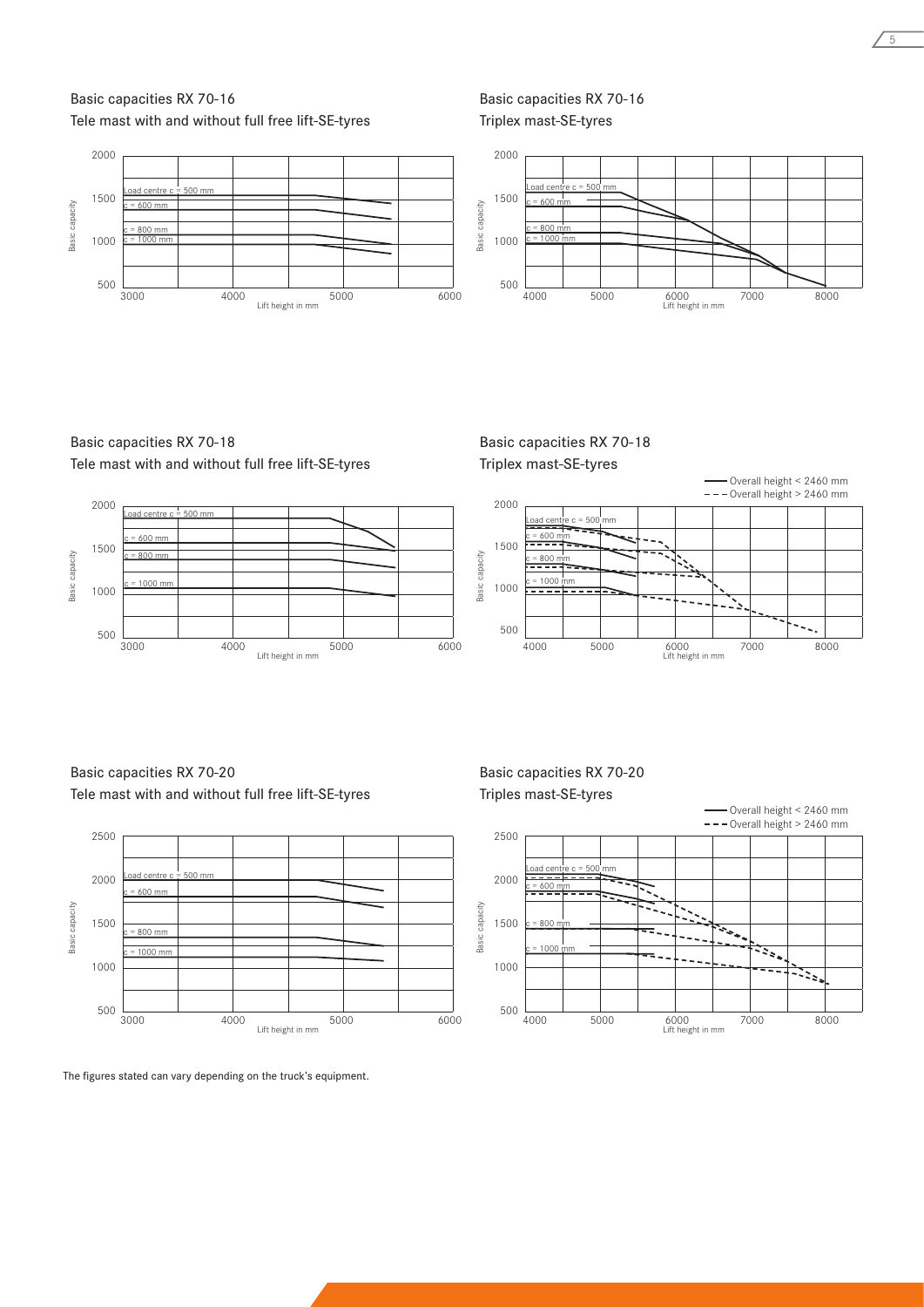### **Overall concept:**

- Engine powered four wheeled counterbalance forklift truck with front wheel drive.
- The overall height of the truck supplied as standard is suitable for entering standard containers.

### **Drive.**

- Engine-electric drive with hybrid technology.
- Modern diesel and gas engines coupled with 3-phase generator.
- Drive axle with enclosed 3-phase drive motor.
- Wear-free oil immersed multi-disc
- Hydraulic engine fan.

### **Ergonomics.**

- Generously laid out driver's workplace.
- High driver comfort and operating convenience due to optimal arrangement of all controls.
- Excellent visibility to all sides.

#### **Safety.**

- Low truck centre of gravity and an articulating steer axle for the best stability.
- High residual capacities even at high lifts.
- Excellent driving stability when cornering, no electronic aids required.

### **Environment.**

- Extremely low fuel consumption in all work cycles.
- Low emission of contaminants, complies with Guideline 97/68/EC Stage 3a.

### **Service.**

- Very long maintenance interval, 1000 operating hours.
- Quick fault identification in the event of damage, due to computerised diagnostics.
- Optimal accessibility for maintenance.

# **Technical features:**

### **Driver's workplace.**

- Low, roomy entry step.
- Long hand grip on overhead guard for different gripping heights.
- Large foot well with vibration inhibiting floor covering plus automotive arrangement of the pedals.
- Hydraulic servo steering with small steering wheel, ergonomically optimally off centre, offset to the left.
- Narrow steering column without protruding display instruments.
- Display and operating unit directly in the driver's field of vision.

### **Blue-Q energy saving program.**

- Activation of the Blue-Q Efficiency Mode on the truck at the push of a button.
- Energy saving due to intelligent optimisation of the drive characteristics without impairing the working process.
- Intelligent shut-off electrical loads.
- A saving in energy consumption of up to 10% depending on the profile of use and truck's equipment.

#### **Selectable drive parameters.**

- Acceleration and braking of the truck can be done with just the drive pedal.
- Five drive stages adjustable by the driver.
- Individual setting of speed, acceleration and braking within each drive stage.
- Intelligent drive regulation with engine speed reduction when the truck has finished accelerating.

#### **Electrical system.**

- Designed in modern CAN-Bus technology.
- 12 Volt electrics.
- High-speed Bus for drive unit regulation.
- Luxury Bus for connection of electrical loads.
- Cable sets sheathed in corrugated tubing with water tight plug connectors.

#### **Mast and hydraulics.**

- Hydraulic pump with separate oil circuits for the working and steering hydraulics.
- Separation of working hydraulics and drive, so no inching required.
- Wide construction, open telescopic mast with and without full free lift and as a triplex variant.
- Clear view fork carriage with open frame profile.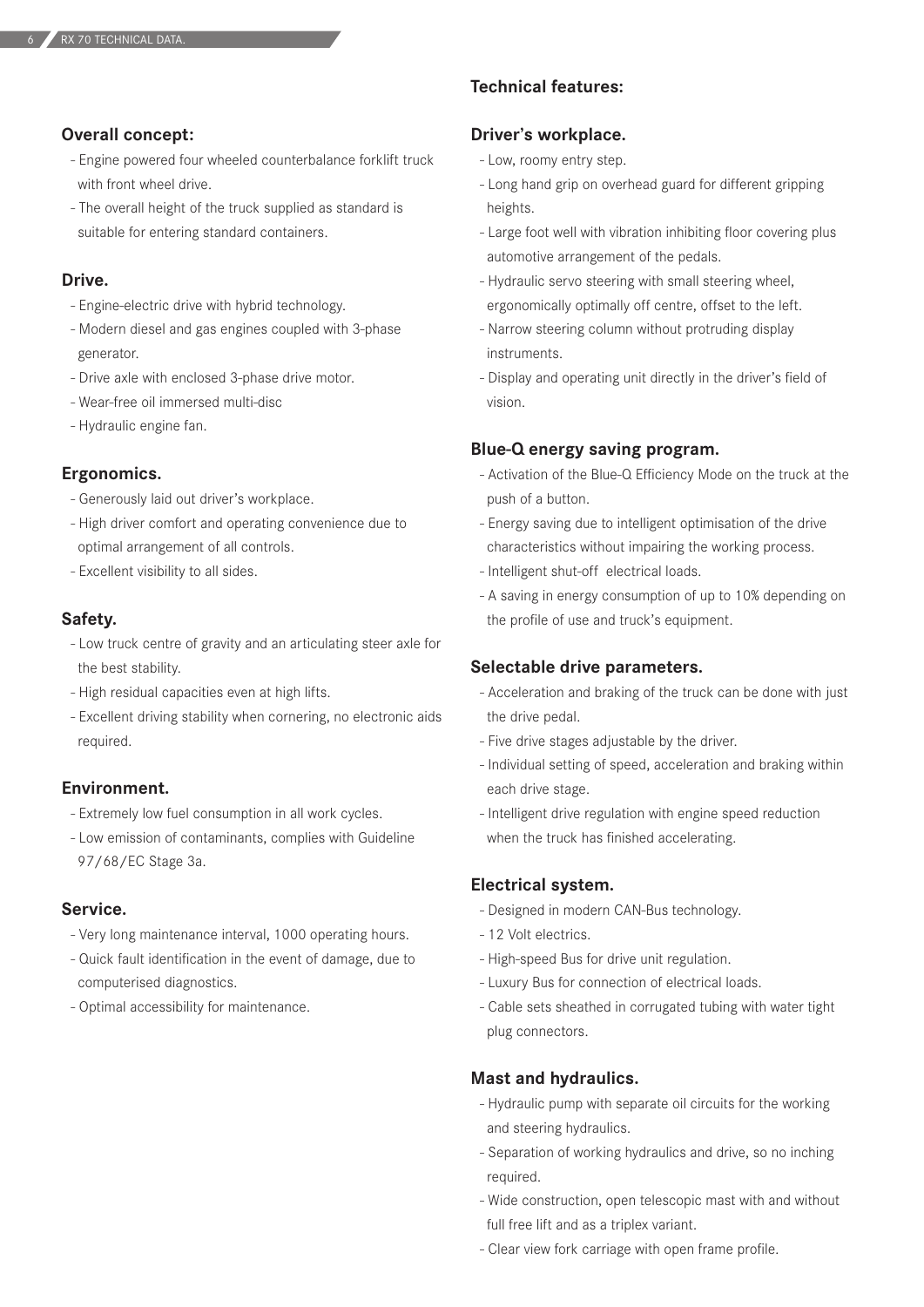# **Additional equipment features (Options):**

### **Truck equipment.**

- Superelastic or pneumatic tyres.

## **Engine.**

- Gas truck with alternatives of gas bottle or tank.
- Gas truck with regulated 3-way cat.
- Diesel truck with regenerative soot particle filter in the counterweight or as a replacement filter system.
- Additional cyclonic air filter for use in dusty or fibre-laden environments.
- Adjustable automatic engine shut-off.
- Engine pre-heater for use in cold climatic zones.

# **Cab equipment.**

- Modular construction cab with front, rear and roof screen.
- Rear mounted damped doors with large opening angles and windows sliding in opposite directions.
- Parallel screen wiper with large wiped area for front and rear screen, with screen washer as standard.
- Roof screen wiper.
- Rear screen heater as standard.
- Unbreakable exterior and interior mirrors.
- Comfort seat variants with cloth cover, air springing, seat heater, lumbar support, extended backrest.
- Radio/CD player housed in the interior lining of the overhead guard.
- Operator restraint system with safety gate type door.

# **Controls.**

- Drive actuated by two pedal controls.
- Actuation of the hydraulic functions by Mini-lever, Joystick or Fingertip control.

# **Electrical equipment and drive control.**

- Limitation of the maximum travel speed.
- Cruise control function.
- Automotive style lighting also approved for use in road traffic.
- Working spotlights front and/or rear on the overhead guard, front also as twin lights.
- Easy adaptation of the components of the MaterialFlow Management System (MMS).
- FleetManager Issue of access authorisations, analysis of truck operating data and accident recorder.
- Camera systems for mast positioning and assistance when reversing.

# **Mast and hydraulics.**

- Auxiliary hydraulics for actuating functions on attachments.
- Hydraulic accumulator for damping shocks in the hydraulic system.
- Various fork carriage widths and fork lengths.
- Attachments to suit each type of load.